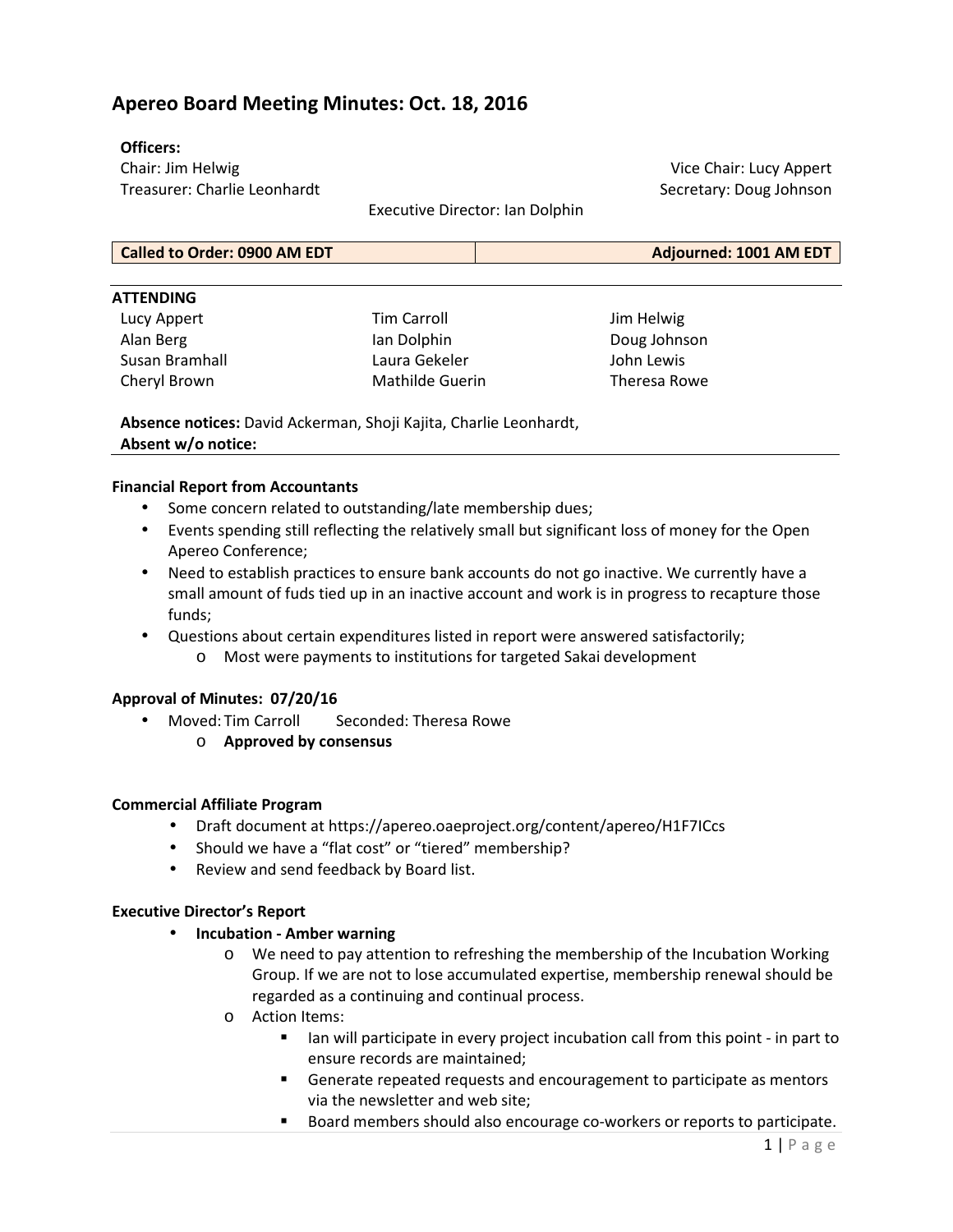o The time commitment to being a mentor averages 2 hours per month - around 1 hr 20 minutes in calls, the rest in reading, email etc. The skill set we are seeking is diverse - mentors do not need to have a technical background, but some experience of technology projects is an advantage. We provide training, so there is a positive staff development aspect to this. Above all, the mentor must be capable of acting as a critical friend to projects. Not providing "the answers", but helping elaborate the alternatives available and encouraging consideration of optimal paths.

## • **Incubation: Open ELMS:LN**

As reported previously, the Open ELMS:LN project, which successfully applied for incubation status, is seeking two members to act as sponsors in order to proceed.

## • **OAE Status**

The OAE project has met, and is charting a course towards greater community engagement and appointment of at least one new senior developer. The advertisement is imminent. An oral report to the call will amplify this note.

## • **PESC**

Ian attended the PESC Fall Data Summit in San Diego 12/13th October. PESC is the standards body which is the principle actor behind the EdExchange Project (transcript exchange, extending to other payloads) in our incubation process. The lead development entity for EdExchange is the California Community College Technology Center, an Apereo member. There were two principle take-aways:

- o Apereo should consider an **MoU with PESC** formalizing the relationship between the two organizations. This need only include basic "first steps". NB: We should present this as non-exclusive, in order to avoid further political landmines with IMSGlobal.
	- **Approved by consensus**
- o EdExchange is at release 1, with pilots starting in the next three months. It is building healthy connections with Erasmus activity in Europe, and should exit incubation within 6 months

## • **Analytics Webinar - xAPI and Caliper**

Anthony Whyte (U Mich and IMS Caliper lead) and Aaron Silver (DISC - the new agency charge with xAPI conformance testing by the ADL) will be providing a webinar on the two learning analytics standards. Details

https://www.apereo.org/content/xapi-and-imsglobal-caliper-analytics-webinar

## • **Open Summit**

Pat Masson and Ian are discussing possibilities for a further "Open Summit" in 2017. We are seeking to dovetail the event with the "year of open" suggestion from the OER community. Given the nature of last year's exploratory event, we are focusing on practical collaboration, and considering the Sunday prior to Open Apereo, in order to maximise time available to the main conference. More detail as it emerges.

## • **Conference - Open Apereo 2017**

Call for Proposals is out. Please encourage proposals from co-workers, via social media, etc. https://www.eventsforce.net/concentra/frontend/reg/tOtherPage.csp?pageID=6632&ef\_se l\_menu=76&eventID=12&eventID=12

- Conference **Sakai Virtual Conference** November 1st, US Eastern.
- **Educause Poster Session** Patrick Masson and I will be presenting a poster session at Educause. Details to follow. If you are attending Educause and would like to meet, please drop me a line.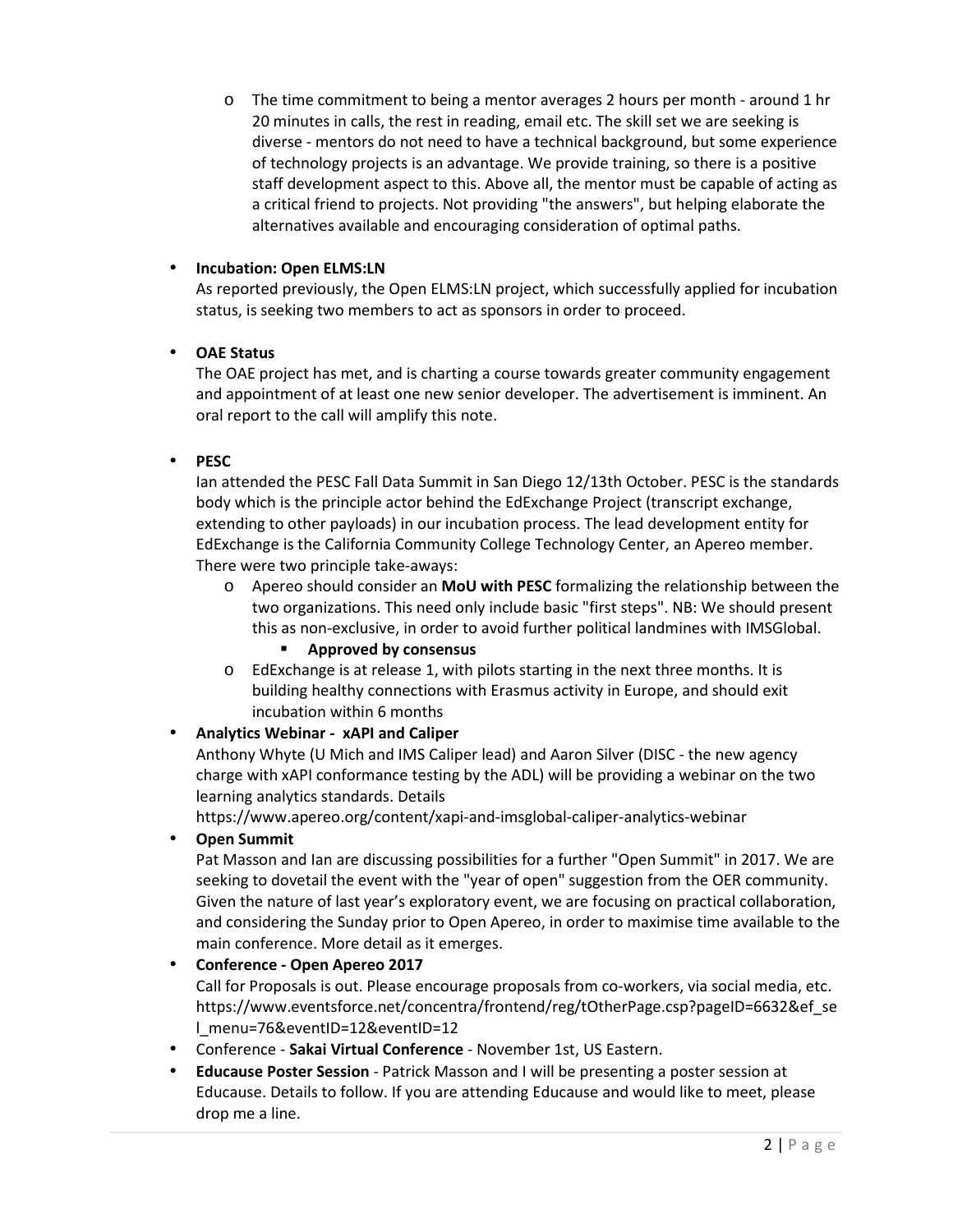### **Adjournment:**

- *Approved by consensus*
- Meeting adjourned at 10:01 (EDST)

# **Information Items**

### **Upcoming Events**

- **Analytics Webinar xAPI and Caliper**
	- Anthony Whyte (U Mich and IMS Caliper lead) and Aaron Silver (DISC the new agency charge with xAPI conformance testing by the ADL) will be providing a webinar on the two learning analytics standards. Details at
	- https://www.apereo.org/content/xapi-and-imsglobal-caliper-analytics-webinar
- **Sakai Virtual Conference:** Nov. 2nd
- **ESUP-Apereo Paris:** February (?), 2017
- **Opencast and Sakai (S2U) Valencia:** March, 2017
- **"Year of Open" 2017**
- **Open Apereo/Open Summit 2017**: June 4 8, 2017. Philadelphia, PA, USA
- **Apereo Webinars**: https://www.apereo.org/content/apereo-events
- **More events** will be listed at https://www.apereo.org/events

# **Pending Action Items**

[Note: Recently completed Action Items are in **Brown** and will be removed in the next iteration of the Board Minutes. Changes and updates are in **Red** through subsequent Board meeting following the change.]

- 1. **Executive Director Performance Goals** (21 January 2014)
	- ED Performance Goals subsumed into Organisational Health Measures, subject of Board retreat in NYC in April, 2015